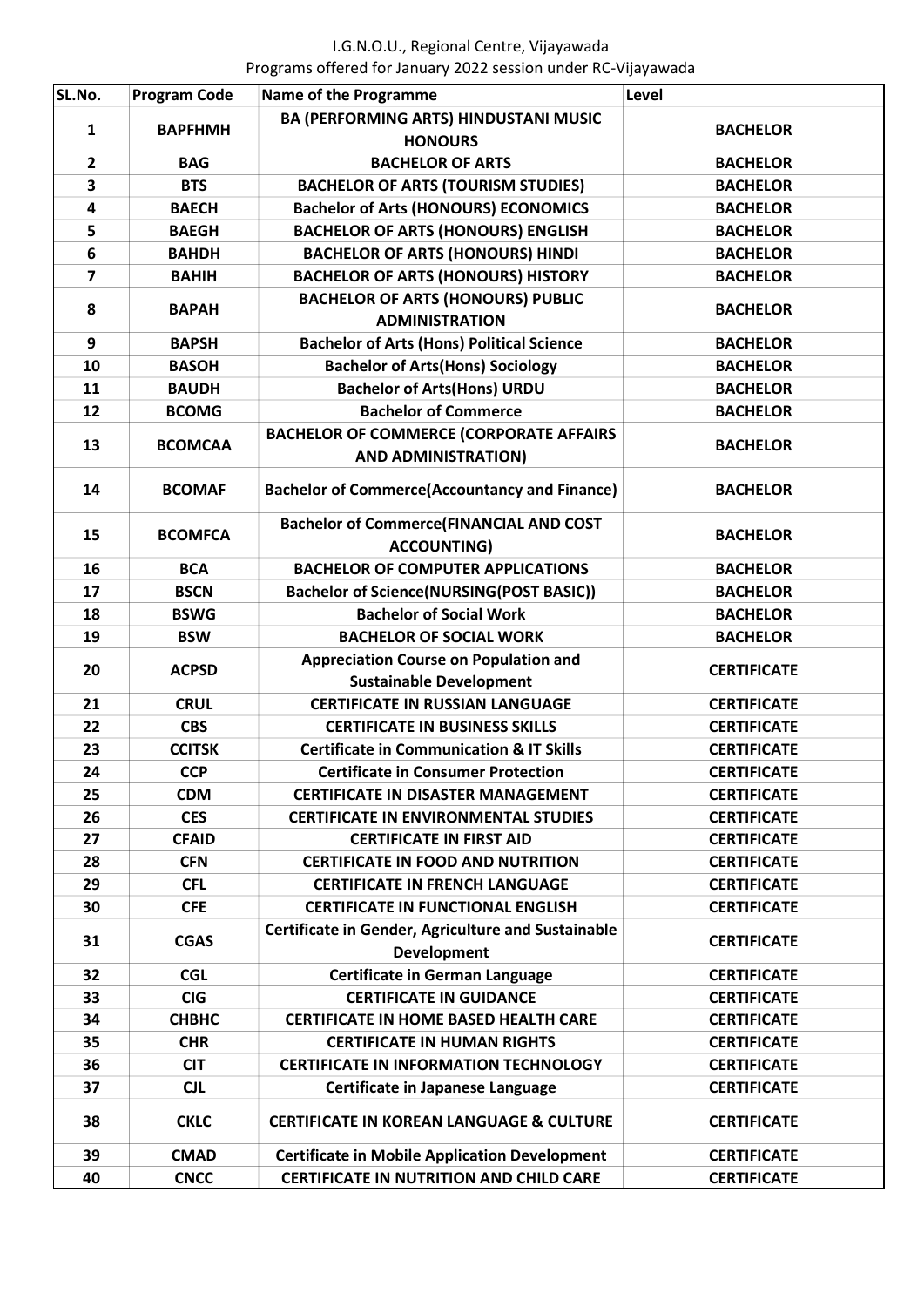| SL.No. | <b>Program Code</b> | <b>Name of the Programme</b>                                                                                              | Level              |
|--------|---------------------|---------------------------------------------------------------------------------------------------------------------------|--------------------|
| 41     | <b>CPATHA</b>       | <b>CERTIFICATE IN PERFORMING ARTS-THEATRE</b>                                                                             | <b>CERTIFICATE</b> |
|        |                     | <b>ARTS</b>                                                                                                               |                    |
| 42     | <b>CPEL</b>         | <b>CERTIFICATE IN PERSIAN LANGUAGE</b>                                                                                    | <b>CERTIFICATE</b> |
| 43     | <b>CRD</b>          | <b>CERTIFICATE IN RURAL DEVELOPMENT</b>                                                                                   | <b>CERTIFICATE</b> |
| 44     | <b>CSWM</b>         | <b>Certificate in Solid Waste Management</b>                                                                              | <b>CERTIFICATE</b> |
| 45     | <b>CSWATT</b>       | <b>Certificate in Solid Waste Treatment Techniques</b>                                                                    | <b>CERTIFICATE</b> |
| 46     | <b>CSLC</b>         | <b>CERTIFICATE IN SPANISH LANGUAGE &amp; CULTURE</b>                                                                      | <b>CERTIFICATE</b> |
| 47     | <b>CTE</b>          | <b>Certificate in Teaching of English as a Second</b><br>Language                                                         | <b>CERTIFICATE</b> |
| 48     | <b>CTS</b>          | <b>CERTIFICATE IN TOURISM STUDIES</b>                                                                                     | <b>CERTIFICATE</b> |
| 49     | <b>CUL</b>          | <b>CERTIFICATE IN URDU LANGUAGE</b>                                                                                       | <b>CERTIFICATE</b> |
| 50     | <b>CNM</b>          | <b>CERTIFICATE PROGRAM IN NGO MANAGEMENT</b>                                                                              | <b>CERTIFICATE</b> |
| 51     | <b>CPVE</b>         | <b>CERTIFICATE PROGRAMME IN VALUE EDUCATION</b>                                                                           | <b>CERTIFICATE</b> |
| 52     | <b>CAL</b>          | <b>Certificate(Arabic Language)</b>                                                                                       | <b>CERTIFICATE</b> |
| 53     | <b>SSB</b>          | <b>Certificate(Communicative Sanskrit)</b>                                                                                | <b>CERTIFICATE</b> |
| 54     | <b>CAFE</b>         | <b>Certificate(HIV and Family Education)</b>                                                                              | <b>CERTIFICATE</b> |
| 55     | <b>CPSCM</b>        | <b>Certificate(Peace Studies and Conflict</b><br>Management)                                                              | <b>CERTIFICATE</b> |
| 56     | <b>PGCAE</b>        | PG CERTIFICATE IN ADULT EDUCATION                                                                                         | <b>CERTIFICATE</b> |
| 57     | <b>PGCCC</b>        | POST GRADUATE CERTIFICATE IN CLIMATE<br><b>CHANGE</b>                                                                     | <b>CERTIFICATE</b> |
| 58     | <b>PGCIATIVI</b>    | POST GRADUATE CERTIFICATE IN INFORMATION<br>AND ASSISTIVE TECHNOLOGIES FOR THE<br><b>INSTRUCTORS OF VISUALLY IMPAIRED</b> | <b>CERTIFICATE</b> |
| 59     | <b>DCE</b>          | <b>DIPLOMA IN CREATIVE WRITING IN ENGLISH</b>                                                                             | <b>DIPLOMA</b>     |
| 60     | <b>DDT</b>          | DIPLOMA IN DAIRY TECHNOLOGY                                                                                               | <b>DIPLOMA</b>     |
| 61     | <b>DECE</b>         | DIPLOMA IN EARLY CHILDHOOD CARE AND<br><b>EDUCATION</b>                                                                   | <b>DIPLOMA</b>     |
| 62     | <b>DAFE</b>         | DIPLOMA IN HIV AND FAMILY EDUCATION                                                                                       | <b>DIPLOMA</b>     |
| 63     | <b>DNHE</b>         | DIPLOMA IN NUTRITION AND HEALTH<br><b>EDUCATION</b>                                                                       | <b>DIPLOMA</b>     |
| 64     | <b>DSCDM</b>        | Diploma in Smart City Development and<br><b>Management</b>                                                                | <b>DIPLOMA</b>     |
| 65     | <b>DTG</b>          | DIPLOMA IN TEACHING GERMAN AS A FOREIGN<br><b>LANGUAGE</b>                                                                | <b>DIPLOMA</b>     |
| 66     | <b>DTH</b>          | <b>Diploma in Theatre Arts</b>                                                                                            | <b>DIPLOMA</b>     |
| 67     | <b>DTS</b>          | <b>DIPLOMA IN TOURISM STUDIES</b>                                                                                         | <b>DIPLOMA</b>     |
| 68     | <b>DUL</b>          | <b>DIPLOMA IN URDU LANGUAGE</b>                                                                                           | <b>DIPLOMA</b>     |
| 69     | <b>DPVE</b>         | <b>Diploma in Value Education</b>                                                                                         | <b>DIPLOMA</b>     |
| 70     | <b>MAAE</b>         | <b>MASTER OF ARTS (ADULT EDUCATION)</b>                                                                                   | <b>MASTER</b>      |
| 71     | <b>MACSR</b>        | <b>Master of Arts (Corporate Social Responsibility)</b>                                                                   | <b>MASTER</b>      |
| 72     | <b>MADVS</b>        | <b>MASTER OF ARTS (DEVELOPMENT STUDIES)</b>                                                                               | <b>MASTER</b>      |
| 73     | <b>MEC</b>          | <b>MASTER OF ARTS (ECONOMICS)</b>                                                                                         | <b>MASTER</b>      |
| 74     | <b>MEG</b>          | <b>MASTER OF ARTS (ENGLISH)</b>                                                                                           | <b>MASTER</b>      |
| 75     | <b>MGPS</b>         | <b>MASTER OF ARTS (GANDHI AND PEACE STUDIES)</b>                                                                          | <b>MASTER</b>      |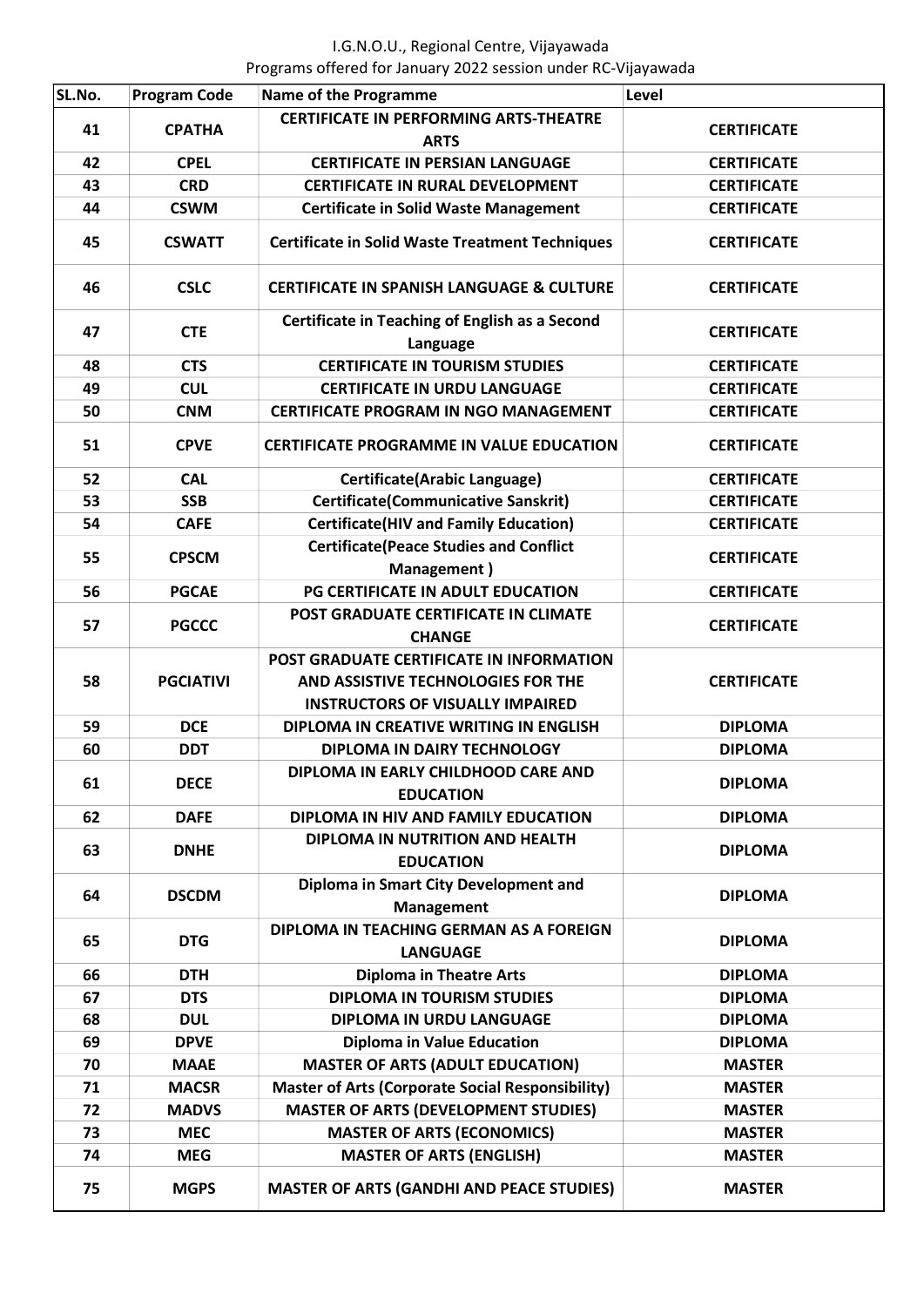| SL.No. | <b>Program Code</b> | <b>Name of the Programme</b>                                                            | Level                        |
|--------|---------------------|-----------------------------------------------------------------------------------------|------------------------------|
| 76     |                     | MASTER OF ARTS (GENDER AND DEVELOPMENT                                                  |                              |
|        | <b>MAGD</b>         | <b>STUDIES)</b>                                                                         | <b>MASTER</b>                |
| 77     | <b>MHD</b>          | <b>MASTER OF ARTS (HINDI)</b>                                                           | <b>MASTER</b>                |
| 78     | <b>MAH</b>          | <b>MASTER OF ARTS (HISTORY)</b>                                                         | <b>MASTER</b>                |
| 79     | <b>MPS</b>          | <b>MASTER OF ARTS (POLITICAL SCIENCE)</b>                                               | <b>MASTER</b>                |
| 80     | <b>MAPC</b>         | <b>MASTER OF ARTS (PSYCHOLOGY)</b>                                                      | <b>MASTER</b>                |
| 81     | <b>MPA</b>          | <b>MASTER OF ARTS (PUBLIC ADMINISTRATION)</b>                                           | <b>MASTER</b>                |
| 82     | <b>MARD</b>         | <b>MASTER OF ARTS (RURAL DEVELOPMENT)</b>                                               | <b>MASTER</b>                |
| 83     | <b>MSO</b>          | <b>MASTER OF ARTS (SOCIOLOGY)</b>                                                       | <b>MASTER</b>                |
| 84     | <b>MAWGS</b>        | <b>MASTER OF ARTS (WOMEN AND GENDER</b>                                                 | <b>MASTER</b>                |
|        |                     | <b>STUDIES)</b>                                                                         |                              |
| 85     | <b>MAEDU</b>        | <b>Master of Arts (Education)</b>                                                       | <b>MASTER</b>                |
| 86     | <b>MAER</b>         | <b>Master of Arts(Entrepreneurship)</b>                                                 | <b>MASTER</b>                |
| 87     | <b>MAEOH</b>        | <b>Master of Arts(Environmental and Occupational</b><br>Health)                         | <b>MASTER</b>                |
| 88     | <b>MAFCS</b>        | <b>Master of Arts(FOLKLORE AND CULTURE STUDIES)</b>                                     | <b>MASTER</b>                |
| 89     | <b>MAJY</b>         | <b>Master of Arts(JYOTISH)</b>                                                          | <b>MASTER</b>                |
| 90     | <b>MASS</b>         | <b>Master of Arts (Sustainability Science)</b>                                          | <b>MASTER</b>                |
| 91     | <b>MAUS</b>         | <b>Master of Arts(Urban Studies)</b>                                                    | <b>MASTER</b>                |
| 92     | <b>MAUD</b>         | <b>Master of Arts(URDU)</b>                                                             | <b>MASTER</b>                |
| 93     | <b>MBF</b>          | <b>Master of Buisness Administration (Banking and</b><br>Finance)                       | <b>MASTER</b>                |
| 94     | <b>MPB</b>          | <b>Master of Buisness Administration (Banking and</b><br>Finance)                       | <b>MASTER</b>                |
| 95     | <b>MBA</b>          | <b>Master of Business Administration</b>                                                | <b>MASTER</b>                |
| 96     | <b>MP</b>           | <b>Master of Business Administration (Business</b>                                      | <b>MASTER</b>                |
|        |                     | Administration)                                                                         |                              |
| 97     | <b>MCOM</b>         | <b>MASTER OF COMMERCE</b>                                                               | <b>MASTER</b>                |
| 98     | <b>MCOM</b>         | <b>MASTER OF COMMERCE</b>                                                               | <b>MASTER</b>                |
| 99     | <b>MCOMBPCG</b>     | <b>MASTER OF COMMERCE IN BUSINESS POLICY AND</b><br><b>CORPORATE GOVERNANCE</b>         | <b>MASTER</b>                |
| 100    | <b>MCOMMAFS</b>     | <b>MASTER OF COMMERCE IN MANAGEMENT</b><br><b>ACCOUNTING &amp; FINANCIAL STRATEGIES</b> | <b>MASTER</b>                |
| 101    | <b>MCOMFT</b>       | <b>Master of Commerce (FINANCE AND TAXATION)</b>                                        | <b>MASTER</b>                |
| 102    | <b>MSCCFT</b>       | MASTER OF SCIENCE (COUNSELING AND FAMILY<br>THERAPY)                                    | <b>MASTER</b>                |
| 103    | <b>MSCIS</b>        | <b>Master of Science(Information Security)</b>                                          | <b>MASTER</b>                |
| 104    | <b>MSW</b>          | <b>MASTER OF SOCIAL WORK</b>                                                            | <b>MASTER</b>                |
| 105    | <b>PGDAC</b>        | PG DIPLOMA IN ANALYTICAL CHEMISTRY                                                      | <b>POST GRADUATE DIPLOMA</b> |
| 106    | <b>PGDCFT</b>       | PG DIPLOMA IN COUNSELLING AND FAMILY<br><b>THERAPY</b>                                  | POST GRADUATE DIPLOMA        |
| 107    | <b>PGDFCS</b>       | POST GRADUATE DIP. IN FOLKLORE AND CULTURE<br><b>STUDIES</b>                            | <b>POST GRADUATE DIPLOMA</b> |
| 108    | <b>PGDAE</b>        | Post Graduate Diploma in Adult Education                                                | POST GRADUATE DIPLOMA        |
| 109    | <b>PGDAW</b>        | Post Graduate Diploma in Animal Welfare                                                 | <b>POST GRADUATE DIPLOMA</b> |
| 110    | <b>PGDAST</b>       | POST GRADUATE DIPLOMA IN APPLIED<br><b>STATISTICS</b>                                   | <b>POST GRADUATE DIPLOMA</b> |